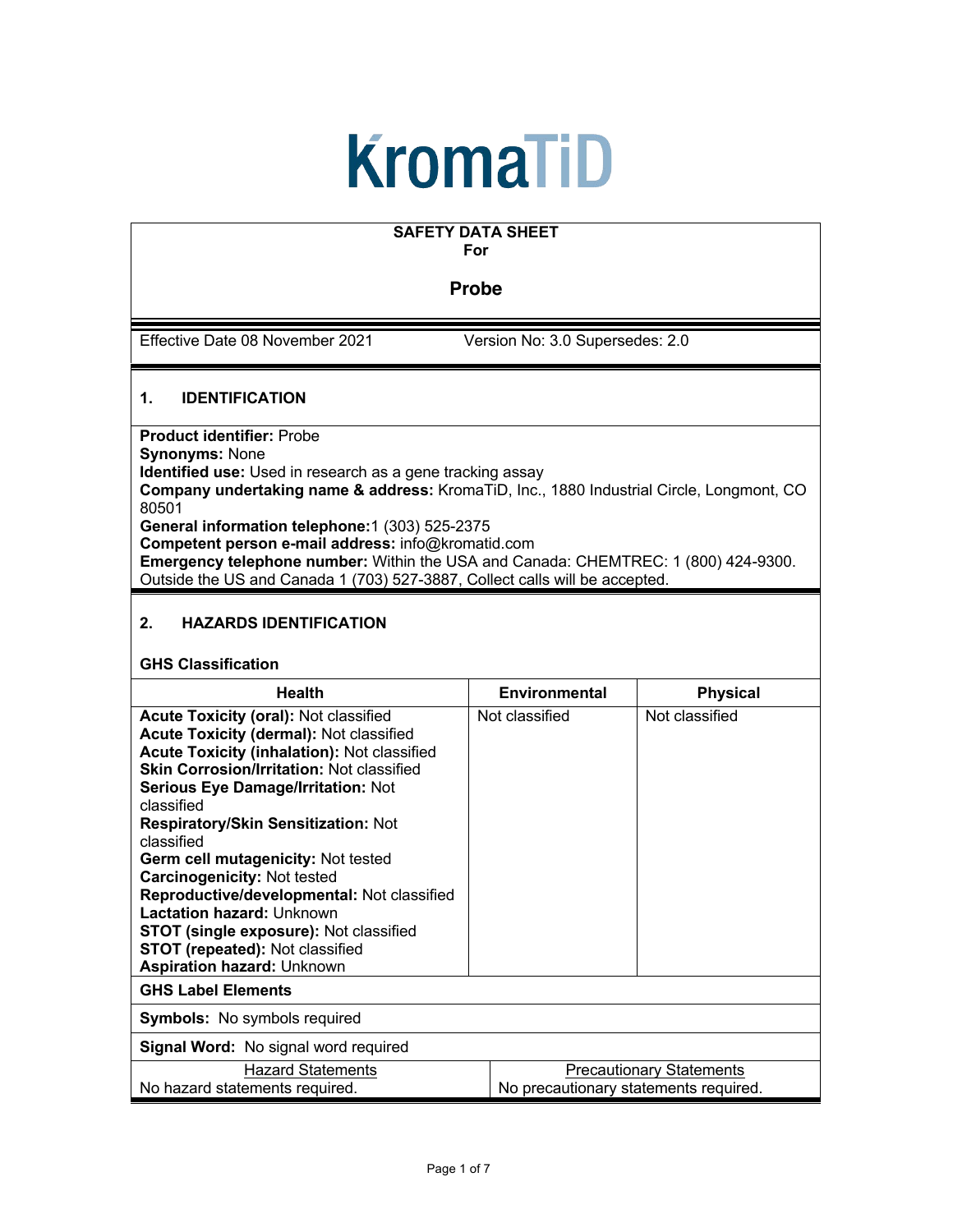#### **3. COMPOSITION/INFORMATION ON INGREDIENTS**

**Substance :** Potassium acetate % Content : Trade Secret (w/vol) CAS Number: 127-08-2 EINECS : 204-822-2

**Substance:** Tris-acetate % Content: Trade Secret (w/vol) CAS Number: 71-50-1 EINECS: Not listed

**Substance:** Magnesium acetate % Content: Trade Secret (w/vol) CAS Number: 142-72-3 EINECS: 205-554-9

**Substance:** Cobalt chloride % Content: Trade Secret (w/vol) CAS Number: 1332-82-7 EINECS: Not listed

**Substance:** Terminal transferase enzyme % Content: Trade Secret (w/vol) CAS Number: Not listed EINECS: Not listed

**Substance:** Oligonucleotides % Content: Trade Secret (w/vol) CAS Number: Not listed EINECS: Not listed

#### **4. FIRST AID MEASURES**

**Skin contact:** In case of skin contact, removed contaminated clothing, flush area with large amounts of water for 15 minutes. Use soap if available. Seek medical attention immediately if skin irritation or rash develops.

**Eye contact:** In case of eye contact, flush with copious amounts of water for at least 15 minutes. Seek medical attention immediately if irritation develops.

**Ingestion:** In case of unintended ingestion, seek medical attention immediately. Do not induce vomiting unless directed by medical personnel. Never give anything by mouth to an unconscious person.

**Inhalation:** In case of inhalation, remove to fresh air. If not breathing, provide artificial respiration. If breathing is difficult, administer oxygen. Seek medical attention immediately.

#### **5. FIRE FIGHTING MEASURES**

**Suitable extinguishing media:** Water spray jet, dry powder, foam, carbon dioxide. **Unsuitable extinguishing media:** None known. **Special hazards in fire:** By products of combustion have not been determined.

**Advice for fire fighters:** Wear self-contained breathing apparatus and personal protective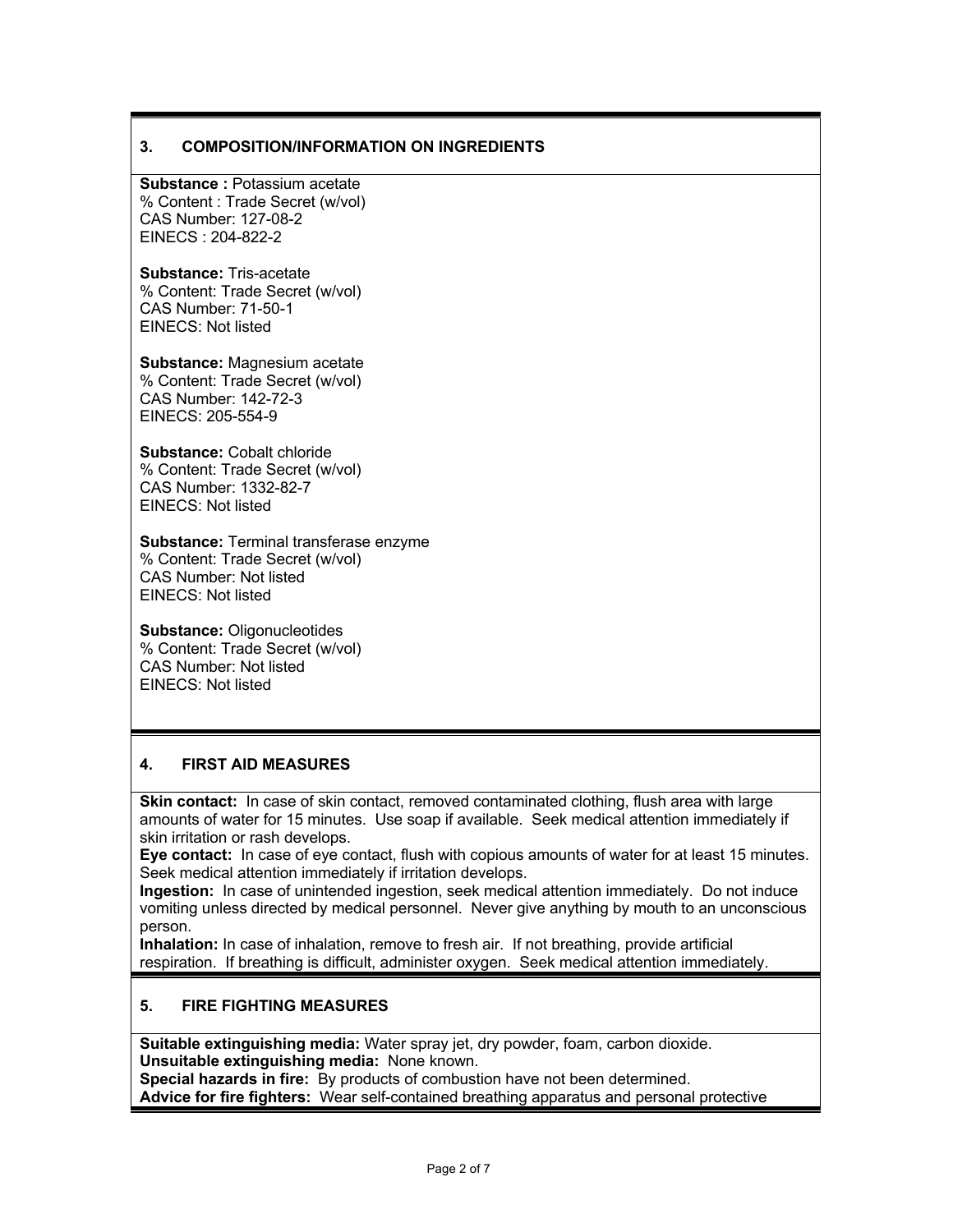equipment to prevent inhalation and contact with skins or eyes.

#### **6. ACCIDENTAL RELEASE MEASURES**

**Personal precautions, protective equipment, and emergency procedures:** Report emergency situations immediately. Non-essential personnel should be evacuated from the immediate area. Contain the source of the spill if it is safe to do so. Personnel involved in the clean-up of spills should wear the appropriate respiratory protection, gloves, eye protection, and protective coveralls. Observe all applicable regulations when disposing of this material. **Environmental precautions:** Avoid discharging wash water and contaminated material to floor drains or to the sewer.

**Methods for containment and cleaning up:** Spills should be cleaned up in a manner that minimizes exposure to personnel. Ventilate the area and clean the spill area thoroughly. Collect wash water with absorbent material and transfer all waste to a labeled container for disposal.

#### **7. HANDLING AND STORAGE**

**Precautions for safe handling:** Where exposure to the liquid may occur appropriate personal protective equipment, including approved respiratory protection, may be required. Use good personal hygiene – wash hands and exposed skin thoroughly with soap and water after contact with substance.

**Conditions for safe storage:** When not in use, store in a tightly sealed container at 20º C. **Specific end uses:** Used in research applications as a gene tracking assay.

#### **8. EXPOSURE CONTROLS/PERSONAL PROTECTION**

**Control Parameters**

#### **Occupational Exposure Values**

**Component Name:** Potassium acetate WEL – 8-hour TWA: Not established WEL – STEL: Not established PEL – 8-hour TWA: Not established

PEL: - STEL: Not established

**Component Name:** Tris-acetate

WEL – 8-hour TWA: Not established

WEL – STEL: Not established

PEL – 8-hour TWA: Not established

PEL: - STEL: Not established

#### **Component Name:** Magnesium acetate

WEL – 8-hour TWA: Not established

WEL – STEL: Not established

PEL – 8-hour TWA: Not established

PEL: - STEL: Not established

#### **Component Name:** Cobalt chloride

WEL – 8-hour TWA: Not established

WEL – STEL: Not established

PEL – 8-hour TWA: Not established

PEL: - STEL: Not established

#### **Component Name:** Terminal transferase enzyme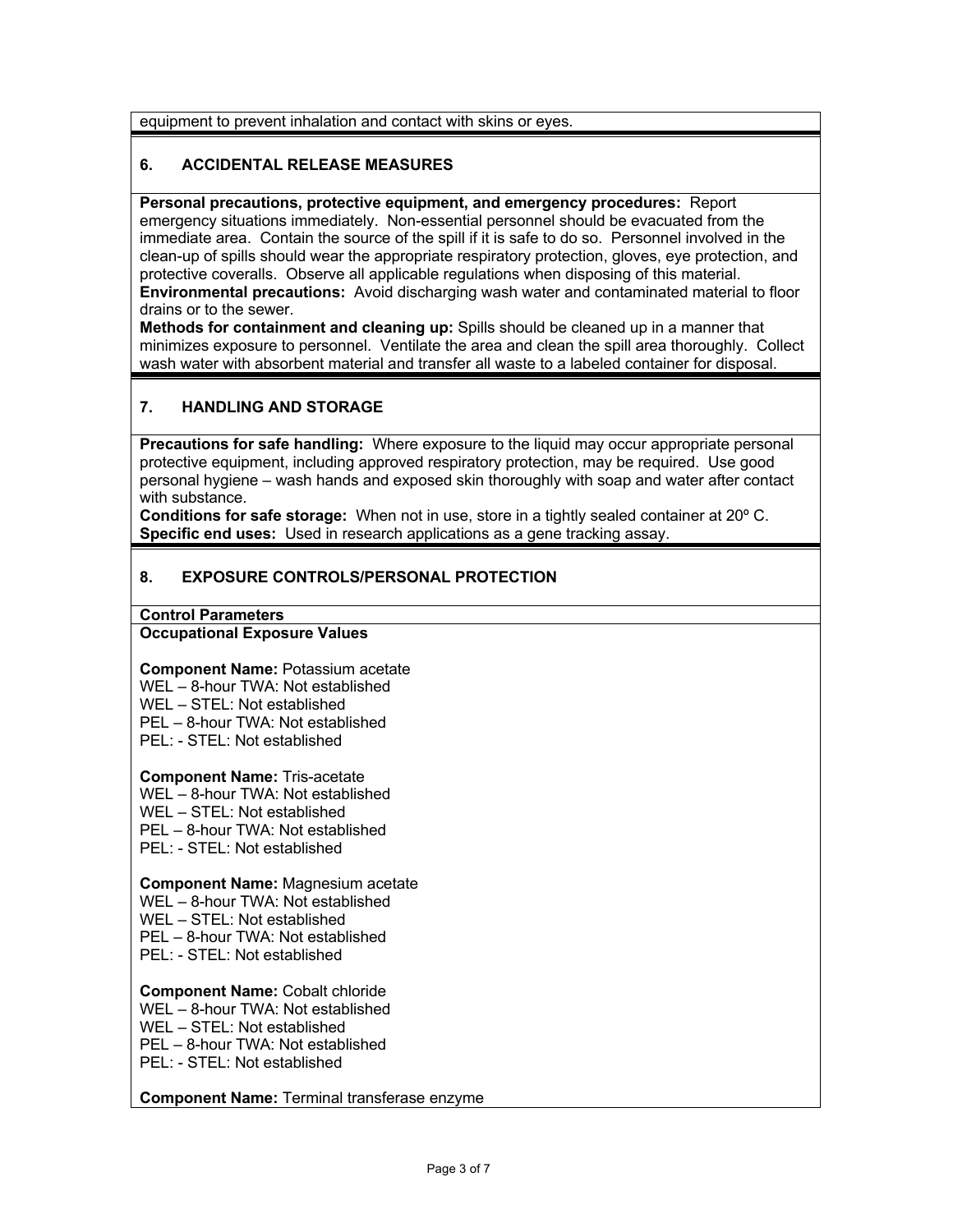WEL – 8-hour TWA: Not established

WEL – STEL: Not established

PEL – 8-hour TWA: Not established

PEL: - STEL: Not established

**Component Name:** Oligonucleotides

WEL – 8-hour TWA: Not established

WEL – STEL: Not established

PEL – 8-hour TWA: Not established

PEL: - STEL: Not established

**Engineering controls:** Effective engineering controls are the primary means of controlling occupational exposure. Respiratory protection should not be used as a substitute for engineering controls.

**Personal protective equipment:** Eye protection, compatible chemical-resistant gloves, and laboratory coat should be worn. In a manufacturing setting, more elaborate forms of personal protective equipment may be required.

**Eye/face protection:** Safety glasses should be worn.

**Hand protection:** Compatible, chemical-resistant gloves should be worn.

**Environmental exposure controls:** Store in tightly sealed containers to prevent releases to the environment.

#### **9. PHYSICAL AND CHEMICAL PROPERTIES**

**Appearance:** Clear solution **Odor:** Odorless. **Odor threshold:** Not known. **pH:** Not available **Melting point/freezing point:** Not available **Initial boiling point/boiling range:** Not available **Flashpoint:** Not applicable **Evaporation rate:** Not applicable **Flammability (solid/gas):** Not applicable **Lower flammability limit:** Not available **Upper flammability limit:** Not available **Vapor pressure:** Not available **Vapor density**: Not available **Relative density:** Not available **Solubility:** Not available **Octanol/water partition coefficient:** Not available **Autoignition temperature:** Not available **Decomposition temperature:** Not available **Viscosity:** Not available **Explosive properties:** None identified **Oxidizing properties:** None identified

#### **10. STABILITY AND REACTIVITY**

**Reactivity:** None identified **Chemical stability:** None identified **Possibility of hazardous reactions:** None identified **Conditions to avoid:** None identified **Incompatible materials:** None identified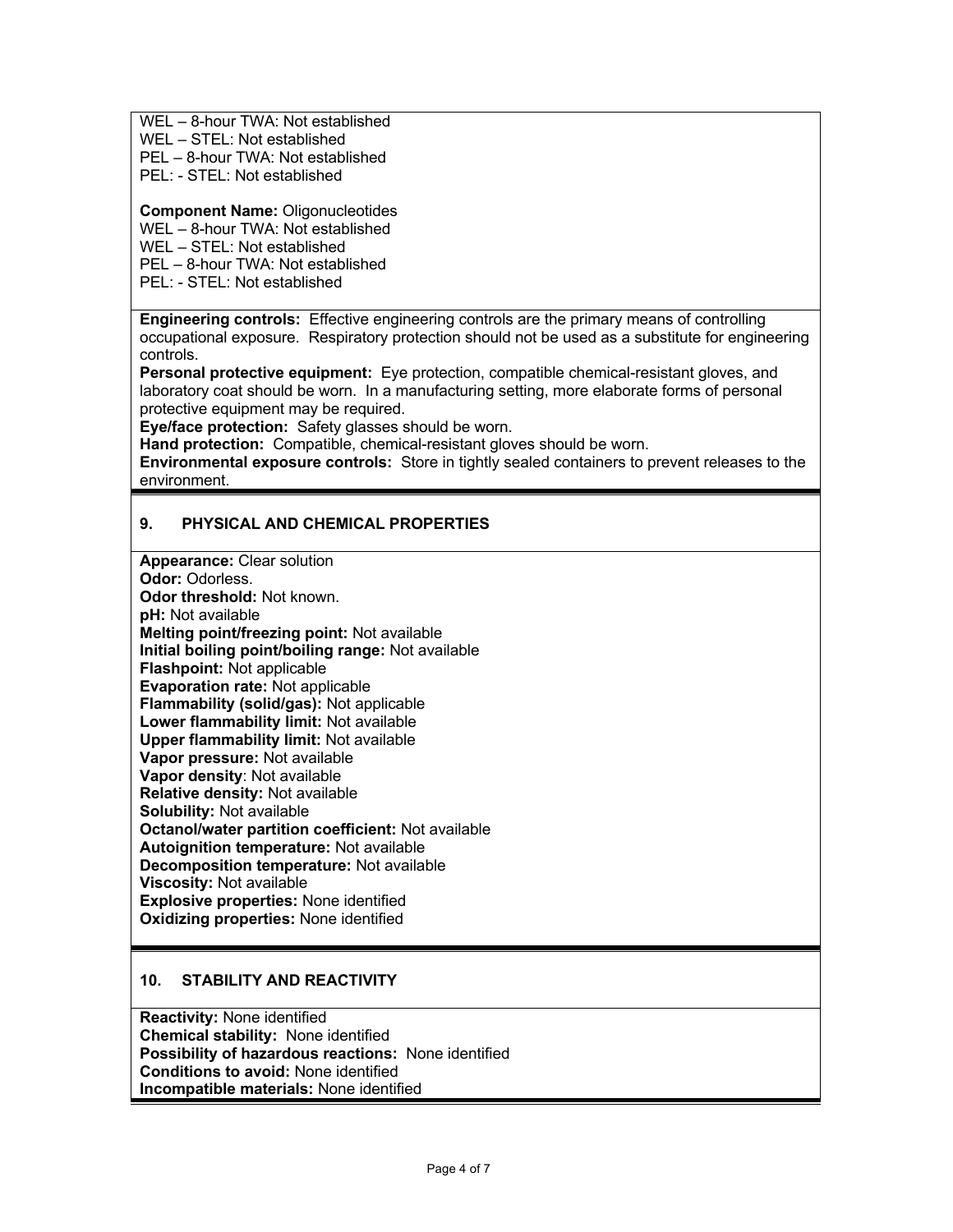| Hazardous decomposition products: Not available.                 |  |
|------------------------------------------------------------------|--|
| <b>TOXICOLOGICAL INFORMATION</b><br>11.                          |  |
| Pharmacology: No data                                            |  |
|                                                                  |  |
| Acute toxicity (rat, oral):                                      |  |
| Potassium acetate: $LD_{50}$ (rat, oral) = 3,250 mg/kg           |  |
| Tris-acetate: $LD_{50}$ (rat, oral) = Not available              |  |
| Magnesium acetate: $LD_{50}$ (rat, oral) = Not available         |  |
| Cobalt chloride: $LD_{50}$ (rat, oral) = Not available           |  |
| <b>Irritation: No data</b>                                       |  |
|                                                                  |  |
| Corrosivity: No data                                             |  |
|                                                                  |  |
| Sensitization: No data                                           |  |
| Repeat dose toxicity: No data                                    |  |
|                                                                  |  |
| Carcinogenicity: No data.                                        |  |
|                                                                  |  |
| Mutagenicity: No data.                                           |  |
|                                                                  |  |
| Reproductive effects: No data                                    |  |
|                                                                  |  |
| Likely routes of exposure: Ingestion, inhalation, dermal contact |  |
| Symptoms of over-exposure: No data.                              |  |
| Interactive effects: No data.                                    |  |
| Other adverse effects: None known.                               |  |
|                                                                  |  |
|                                                                  |  |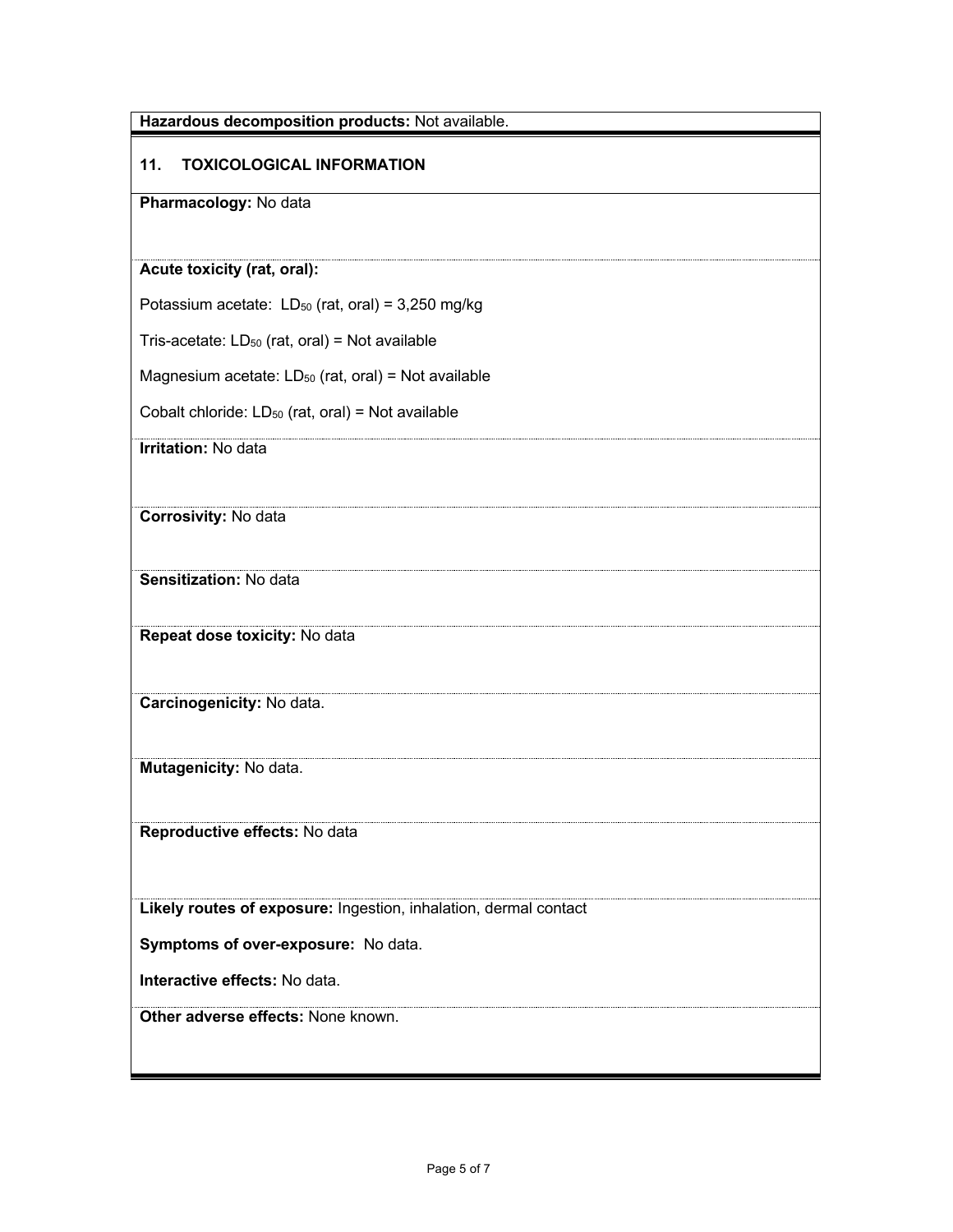#### **12. ECOLOGICAL INFORMATION**

**Toxicity:** Not available **Persistence and degradability:** Not available **Bioaccumulative potential:** Not available **Mobility in soil:** Not available **Results of PBT and vPvB assessments:** Not available **Other adverse effects:** Not available

#### **13. DISPOSAL CONSIDERATIONS**

**Waste treatment methods:** This product must be disposed of in accordance with all local, state, and federal regulations.

#### **14. TRANSPORT INFORMATION**

**UN Number:** Not regulated **Proper Shipping Name:** Not regulated **Hazard Class:** Not applicable **Packing Group:** Not applicable **Environmentally Hazardous:** Not available **Special Precautions:** None identified

#### **15. REGULATORY INFORMATION**

#### **U.S. Federal Hazardous Waste Regulations:** Not listed

**Toxic Substance Control Act (TSCA):** The following ingredients in this product are listed on the TSCA inventory: Magnesium Acetate, Potassium acetate, Tris-acetate.

**U.S. Clean Water Act:** None of the ingredients contained in this product are listed under the Clean Water Act.

**U.S. Clean Air Act:** None of the ingredients contained in this product are listed under the Clean Air Act.

**Superfund Amendments and Reauthorization Act (SARA) Title III Information:** None of the ingredients contained in this product are listed under SARA Title III.

#### **State Regulations**

**California Proposition 65:** This product does not contain any ingredients know to the State of California to cause cancer, developmental, or reproductive harm.

#### **Canadian Regulations**

**Canadian Environmental Protection Act:** The following ingredients in this product are listed on the Canadian Domestic Substance List: Magnesium acetate, Potassium acetate, Tris-acetate.

#### **EU Classification**

**European Inventory of Existing Chemicals (EINECS):** The following ingredients in this product are included on the European Inventory of Existing Commercial Chemical Substances: Magnesium acetate, Potassium acetate.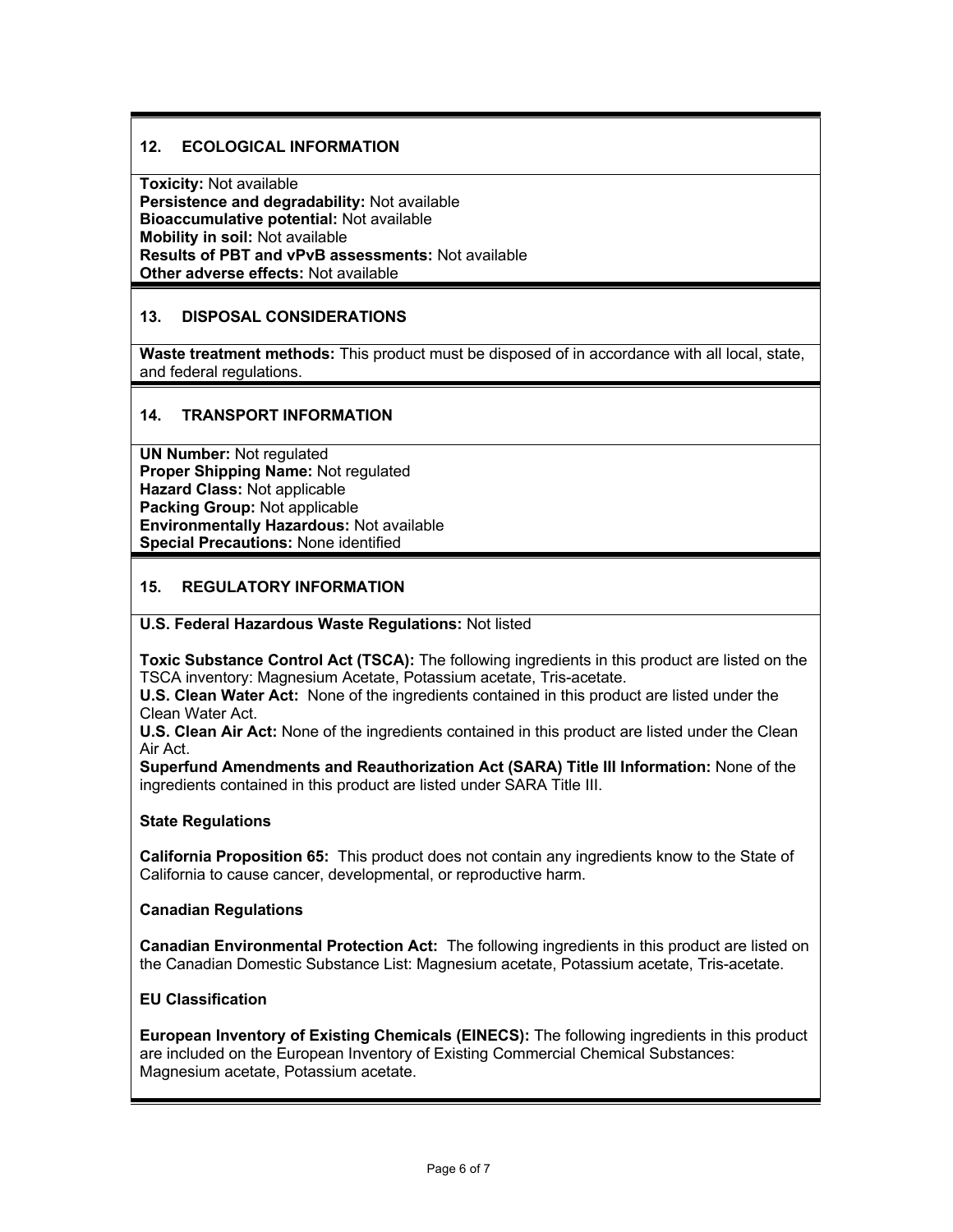#### **16. OTHER INFORMATION**

#### **National Fire Protection Association (NFPA) Warnings**

Health: 1, Flammability: 0, Reactivity: 0, Other: Not available

**Recommendations/restrictions:** For research and development purposes only used by competently trained personnel.

#### **Abbreviations and Acronyms**

GHS: Global Harmonization System OSHA: Occupational Safety and Health Administration PBT: Persistent, Bioaccumulative, and Toxic PEL: Permissible Exposure Limit STEL: Short-term Exposure Limit STOT: Specific target organ toxicity UN: United Nations vPvT: Very Persistent and Very Bioaccumulative WEL: Workplace Exposure Limit

**Disclaimer: KromaTiD, Inc. believes that the information contained in this Safety Data Sheet is accurate, and while it is provided in good faith, it is without warranty of any kind, expressed or implied. The information contained herein is designated only as guidance for safe handling, storage and use of the substance and is not a specification nor does it guarantee any specific properties. Only competent personnel, within a controlled environment should handle all chemicals. KromaTiD, Inc. shall not be held liable for any loss, injury, or damage from contact with the product.**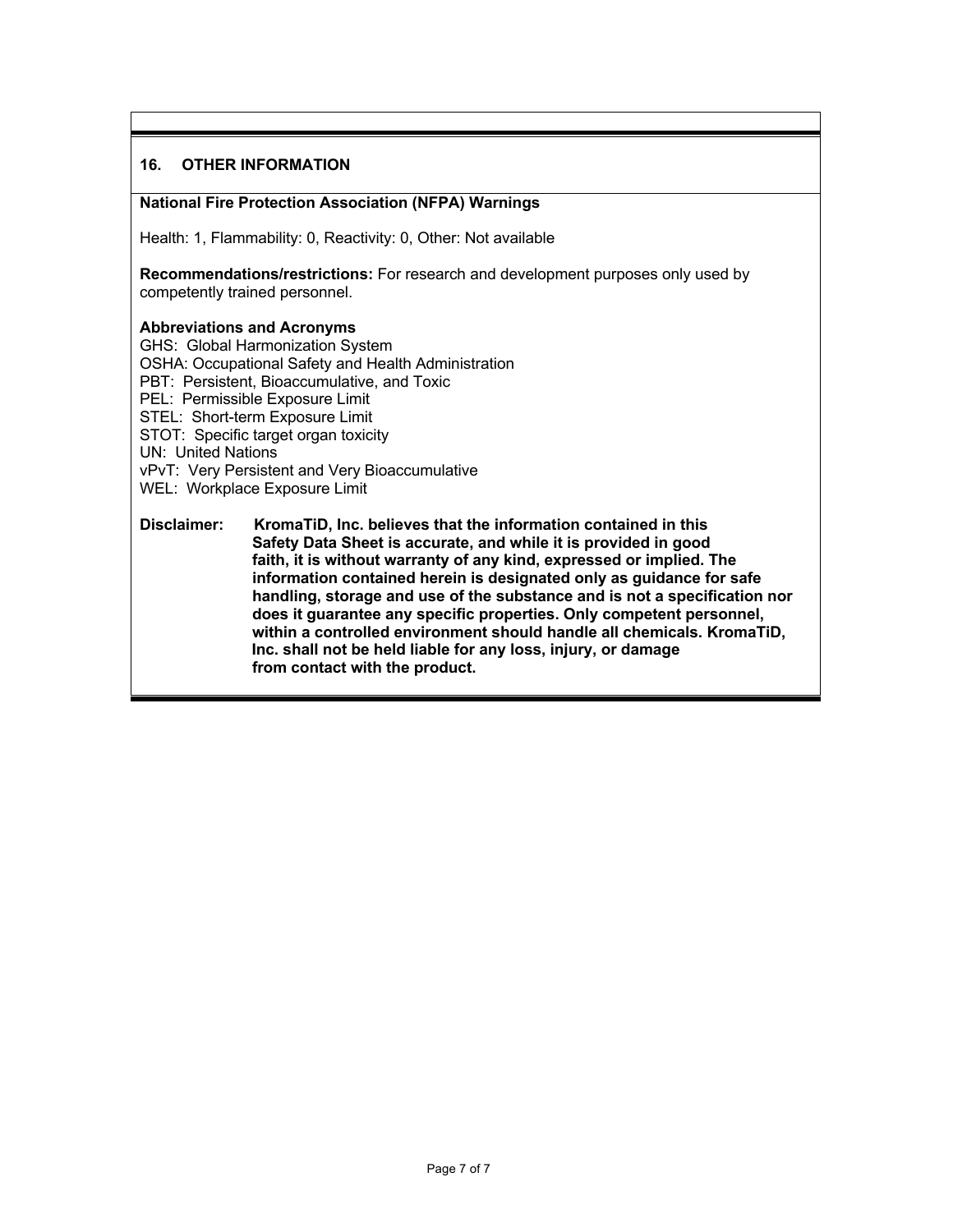# **KromaTiD**

#### **SAFETY DATA SHEET For**

### **FISH Hybridization Buffer A**

Effective Date 09 November 2021 Version No: 3.0 Supersedes: 2.0

#### **1. IDENTIFICATION**

**Product identifier:** FISH Hybridization Buffer A **Synonyms:** None **Identified use:** Used as a buffer in gene tracking assays **Company name & address:** KromaTiD, Inc., 1880 Industrial Circle, Longmont, CO 80501 **General information telephone:** 1 (303) 525-2375 **Competent person e-mail address:** info@kromatid.com **Emergency telephone number:** Within the USA and Canada: CHEMTREC: 1 (800) 424-9300. Outside the US and Canada 1 (703) 527-3887, Collect calls will be accepted.

#### **2. HAZARDS IDENTIFICATION**

#### **GHS Classification**

| <b>Health</b>                                      | <b>Environmental</b> | <b>Physical</b> |
|----------------------------------------------------|----------------------|-----------------|
| <b>Acute Toxicity (oral): Not classified</b>       | Not classified       | Not classified  |
| Acute Toxicity (dermal): Not classified            |                      |                 |
| <b>Acute Toxicity (inhalation): Not classified</b> |                      |                 |
| <b>Skin Corrosion/Irritation: Not classified</b>   |                      |                 |
| <b>Serious Eye Damage/Irritation: Not</b>          |                      |                 |
| classified                                         |                      |                 |
| <b>Respiratory/Skin Sensitization: Not</b>         |                      |                 |
| classified                                         |                      |                 |
| Germ cell mutagenicity: Not tested                 |                      |                 |
| <b>Carcinogenicity: Not tested</b>                 |                      |                 |
| Reproductive/developmental: Category 2             |                      |                 |
| Lactation hazard: Unknown                          |                      |                 |
| STOT (single exposure): Not classified             |                      |                 |
| STOT (repeated): Not classified                    |                      |                 |
| <b>Aspiration hazard: Unknown</b>                  |                      |                 |
| <b>GHS Label Elements</b>                          |                      |                 |
| Symbols:                                           |                      |                 |
| $-1.341 - 1.1.341$                                 |                      |                 |

**Signal Word: Warning**

Hazard Statements **Precautionary Statements**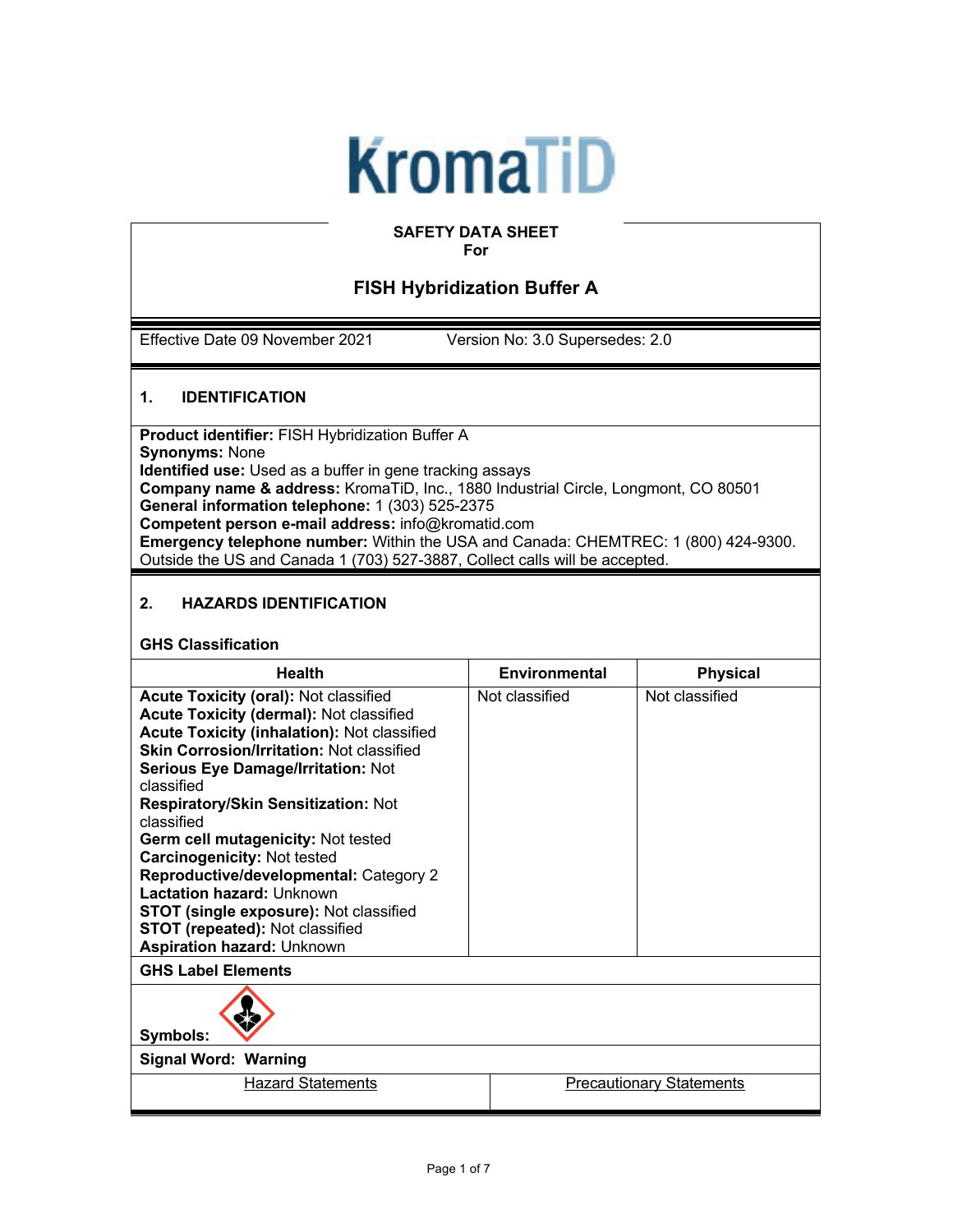| H361: Suspected of damaging fertility or the<br>unborn child. | P201: Obtain special instructions before use.<br>P202: Do not handle until all safety<br>precautions have been read and understood.<br>P281: Use personal protective equipment as<br>required.<br>P308 + P313: If exposed or concerned: Get<br>medical advice/attention.<br>P405: Store locked up.<br>P501: Dispose of contents/container in<br>accordance with local regulations. |
|---------------------------------------------------------------|------------------------------------------------------------------------------------------------------------------------------------------------------------------------------------------------------------------------------------------------------------------------------------------------------------------------------------------------------------------------------------|

#### **3. COMPOSITION/INFORMATION ON INGREDIENTS**

**Substance :** Formamide % Content : Trade Secret (w/vol) CAS Number: 75-12-7 EINECS : 200-842-0

**Substance:** Dextran sulfate % Content: Trade Secret (w/vol) CAS Number: 9011-18-1 EINECS: Not listed

**Substance:** Sodium chloride and sodium citrate buffer % Content: Trade Secret (w/vol) CAS Number: Not applicable (mixture) EINECS: Not applicable (mixture)

**Substance:** Water % Content: Trade Secret (w/vol) CAS Number: 7732-18-5 EINECS: 231-791-2

#### **4. FIRST AID MEASURES**

**Skin contact:** In case of skin contact, removed contaminated clothing, flush area with large amounts of water for 15 minutes. Use soap if available. Seek medical attention immediately if skin irritation or rash develops.

**Eye contact:** In case of eye contact, flush with copious amounts of water for at least 15 minutes. Seek medical attention immediately if irritation develops.

**Ingestion:** In case of unintended ingestion, seek medical attention immediately. Do not induce vomiting unless directed by medical personnel. Never give anything by mouth to an unconscious person.

**Inhalation:** In case of inhalation, remove to fresh air. If not breathing, provide artificial respiration. If breathing is difficult, administer oxygen. Seek medical attention immediately.

#### **5. FIRE FIGHTING MEASURES**

**Suitable extinguishing media:** Water spray jet, dry powder, foam, carbon dioxide. **Unsuitable extinguishing media:** None known.

**Special hazards in fire:** By products of combustion have not been determined.

**Advice for fire fighters:** Wear self-contained breathing apparatus and personal protective equipment to prevent inhalation and contact with skins or eyes.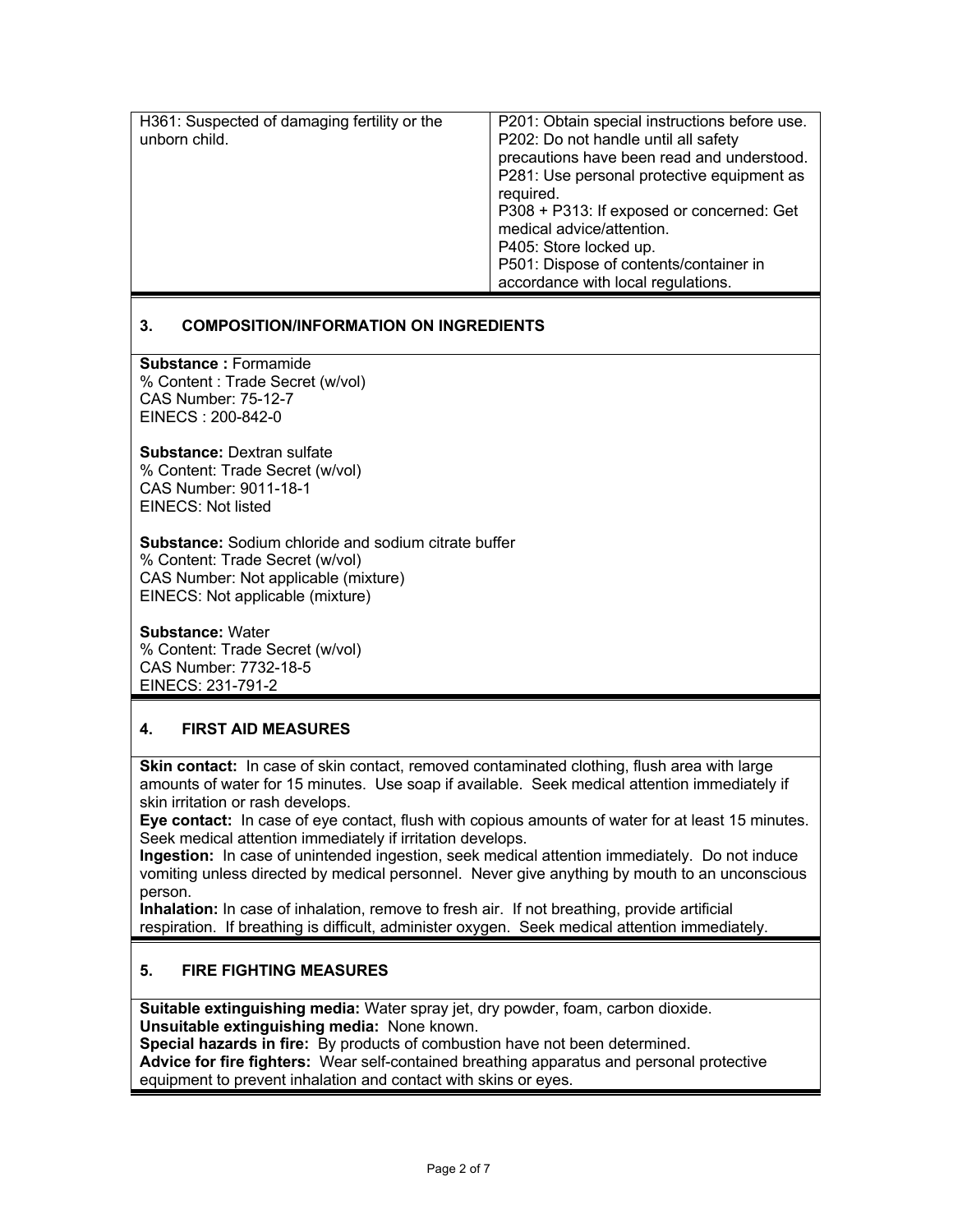#### **6. ACCIDENTAL RELEASE MEASURES**

**Personal precautions, protective equipment, and emergency procedures:** Report emergency situations immediately. Non-essential personnel should be evacuated from the immediate area. Contain the source of the spill if it is safe to do so. Personnel involved in the clean-up of spills should wear the appropriate respiratory protection, gloves, eye protection, and protective coveralls. Observe all applicable regulations when disposing of this material. **Environmental precautions:** Avoid discharging wash water and contaminated material to floor drains or to the sewer.

**Methods for containment and cleaning up:** Spills should be cleaned up in a manner that minimizes exposure to personnel. Ventilate the area and clean the spill area thoroughly. Collect wash water with absorbent material and transfer all waste to a labeled container for disposal.

#### **7. HANDLING AND STORAGE**

**Precautions for safe handling:** Where exposure to the liquid may occur appropriate personal protective equipment, including approved respiratory protection, may be required. Use good personal hygiene – wash hands and exposed skin thoroughly with soap and water after contact with substance.

**Conditions for safe storage:** When not in use, tightly seal the container and store at 20º C. **Specific end uses:** Used in research applications as a gene tracking assay.

#### **8. EXPOSURE CONTROLS/PERSONAL PROTECTION**

#### **Control Parameters**

#### **Occupational Exposure Values**

**Component Name:** Formamide WEL – 8-hour TWA: Not established WEL – STEL: Not established PEL – 8-hour TWA: Not established PEL: - STEL: Not established

**Component Name:** Dextran sulfate

WEL – 8-hour TWA: Not established

WEL – STEL: Not established

PEL – 8-hour TWA: Not established

PEL: - STEL: Not established

**Engineering controls:** Effective engineering controls are the primary means of controlling occupational exposure. Respiratory protection should not be used as a substitute for engineering controls.

**Personal protective equipment:** Eye protection, compatible chemical-resistant gloves, and laboratory coat should be worn. In a manufacturing setting, more elaborate forms of personal protective equipment may be required.

**Eye/face protection:** Safety glasses should be worn.

**Hand protection:** Compatible, chemical-resistant gloves should be worn.

**Environmental exposure controls:** Store in tightly sealed containers to prevent releases to the environment.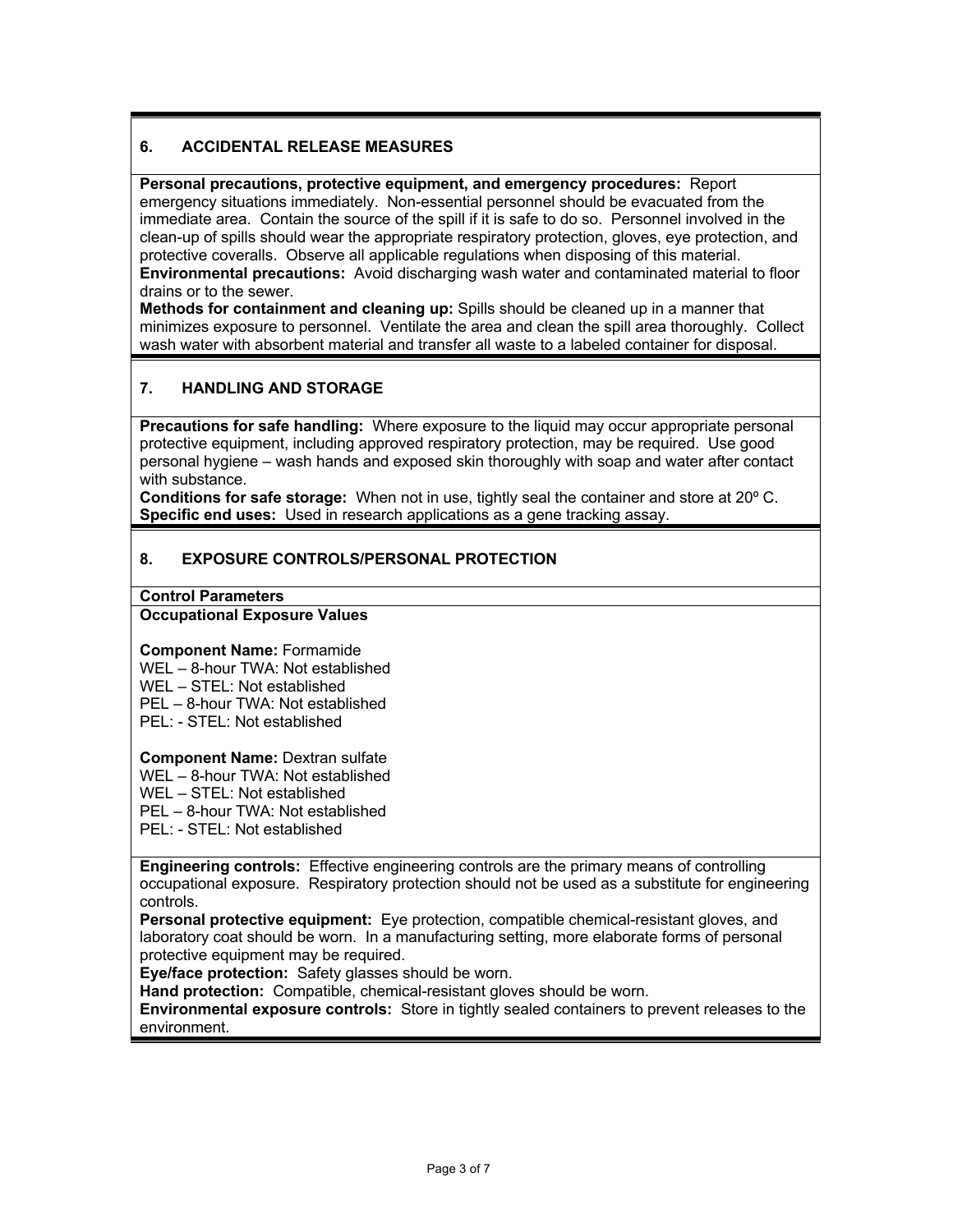#### **9. PHYSICAL AND CHEMICAL PROPERTIES**

**Appearance:** Clear solution **Odor:** Odorless. **Odor threshold:** Not known. **pH:** Not available **Melting point/freezing point:** Not available **Initial boiling point/boiling range:** Not available **Flashpoint:** Not applicable **Evaporation rate:** Not applicable **Flammability (solid/gas):** Not applicable **Lower flammability limit:** Not available **Upper flammability limit:** Not available **Vapor pressure:** Not available **Vapor density:** Not available **Relative density:** Not available **Solubility:** Not available **Octanol/water partition coefficient:** Not available **Autoignition temperature:** Not available **Decomposition temperature:** Not available **Viscosity:** Not available **Explosive properties:** None identified **Oxidizing properties:** None identified

#### **10. STABILITY AND REACTIVITY**

**Reactivity:** None identified **Chemical stability:** None identified **Possibility of hazardous reactions:** None identified **Conditions to avoid:** None identified **Incompatible materials:** None identified **Hazardous decomposition products:** Not available.

#### **11. TOXICOLOGICAL INFORMATION**

**Pharmacology:** No data

#### **Acute toxicity (oral):**

Formamide:  $LD_{50}$  (rat, oral) = 5,577 mg/kg

Dextran sulfate: Mammal (species unspecified)  $LD_{50} = 2,500$  mg/kg

Sodium chloride:  $LD_{50}$  (rat, oral) = 3,000 mg/kg

Water:  $LD_{50}$  (rat, oral) > 90 mL/kg

#### **Irritation:** No data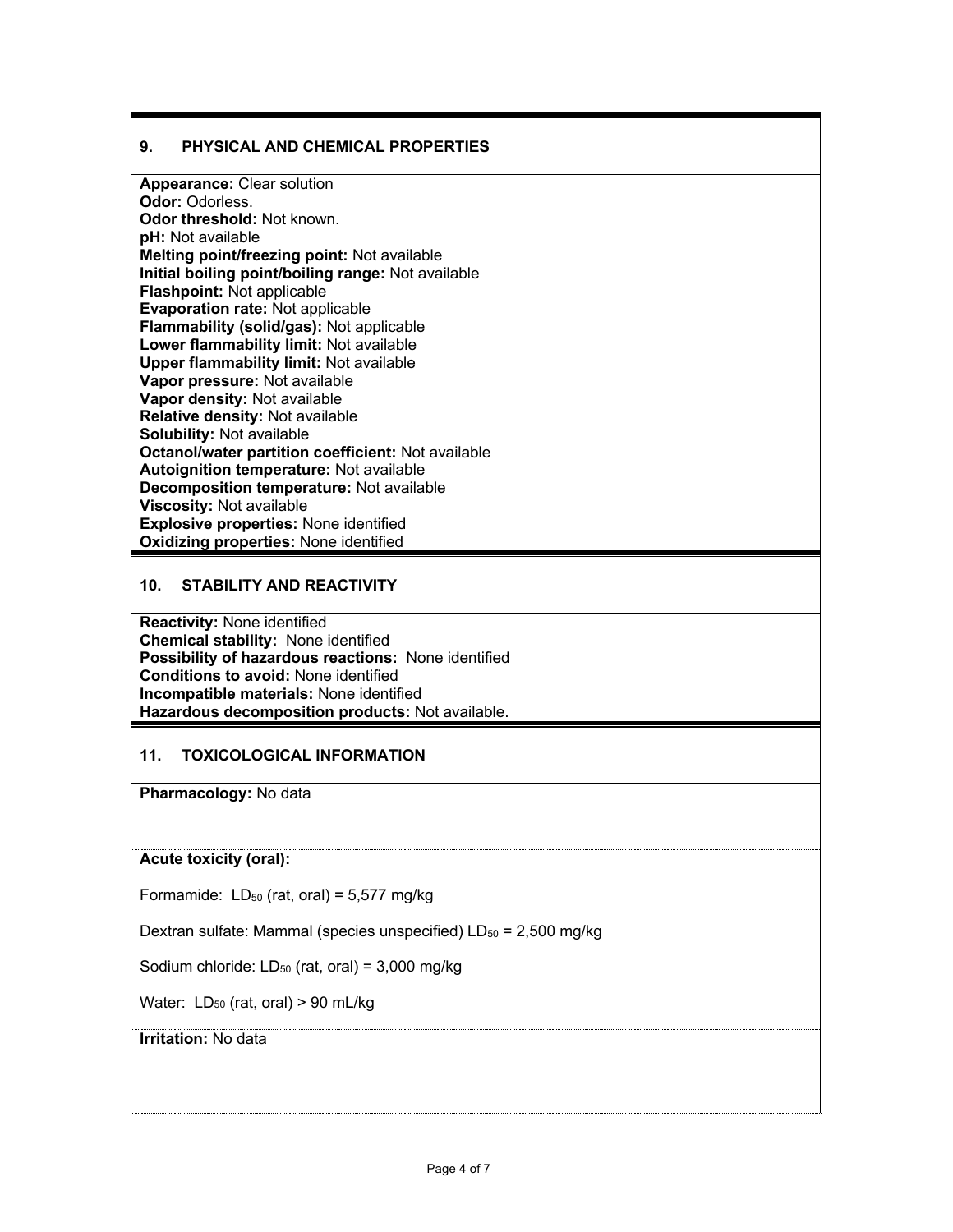| <b>Corrosivity: No data</b>                                                                                                               |
|-------------------------------------------------------------------------------------------------------------------------------------------|
|                                                                                                                                           |
| Sensitization: No data                                                                                                                    |
|                                                                                                                                           |
| Repeat dose toxicity: No data                                                                                                             |
|                                                                                                                                           |
|                                                                                                                                           |
|                                                                                                                                           |
| Carcinogenicity: No data.                                                                                                                 |
|                                                                                                                                           |
|                                                                                                                                           |
| Mutagenicity: No data.                                                                                                                    |
|                                                                                                                                           |
|                                                                                                                                           |
|                                                                                                                                           |
| Reproductive effects: This product contains formamide and according to the Canadian Centre                                                |
| for Occupational Health and Safety, meets the WHMIS health effects criteria for teratogenicity<br>and embryotoxicity.                     |
|                                                                                                                                           |
|                                                                                                                                           |
| Likely routes of exposure: Ingestion, inhalation, dermal contact                                                                          |
|                                                                                                                                           |
| Symptoms of over-exposure: No data.                                                                                                       |
| Interactive effects: No data.                                                                                                             |
| Other adverse effects: None known.                                                                                                        |
|                                                                                                                                           |
|                                                                                                                                           |
|                                                                                                                                           |
| 12.<br><b>ECOLOGICAL INFORMATION</b>                                                                                                      |
| <b>Toxicity: Not available</b>                                                                                                            |
| Persistence and degradability: Not available<br>Bioaccumulative potential: Not available                                                  |
| Mobility in soil: Not available                                                                                                           |
| Results of PBT and vPvB assessments: Not available<br>Other adverse effects: Not available                                                |
|                                                                                                                                           |
| 13.<br><b>DISPOSAL CONSIDERATIONS</b>                                                                                                     |
|                                                                                                                                           |
| Waste treatment methods: FISH hybridization Buffer A must be disposed of in accordance with<br>all local, state, and federal regulations. |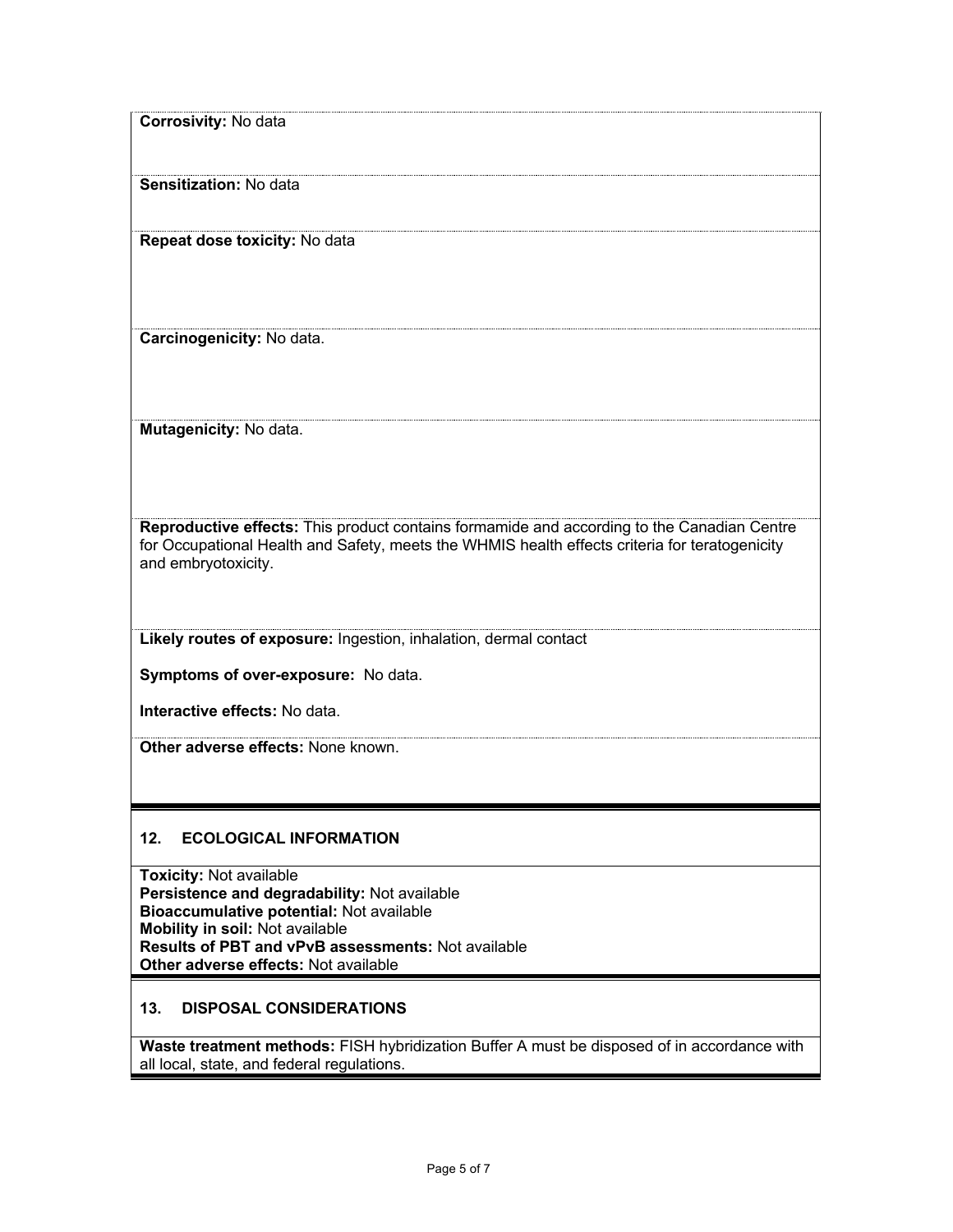#### **14. TRANSPORT INFORMATION**

**UN Number:** Not regulated **Proper Shipping Name:** Not regulated **Hazard Class:** Not applicable **Packing Group:** Not applicable **Environmentally Hazardous:** Not available **Special Precautions:** None identified

#### **15. REGULATORY INFORMATION**

#### **U.S. Federal Hazardous Waste Regulations:** Not listed

**Toxic Substance Control Act (TSCA):** The following ingredients in this product are listed on the TSCA inventory: Dextran sulfate, Formamide, Sodium chloride, Water.

**U.S. Clean Water Act:** None of the ingredients contained in this product are listed under the Clean Water Act.

**U.S. Clean Air Act:** None of the ingredients contained in this product are listed under the Clean Air Act.

**Superfund Amendments and Reauthorization Act (SARA) Title III Information:** None of the ingredients contained in this product are listed under SARA Title III.

#### **State Regulations**

**California Proposition 65:** This product does not contain any ingredients know to the State of California to cause cancer, developmental, or reproductive harm.

#### **Canadian Regulations**

**Canadian Environmental Protection Act:** The following ingredients in this product are listed on the Canadian Domestic Substance List: Formamide, Sodium chloride, Water.

#### **EU Classification**

**European Inventory of Existing Chemicals (EINECS):** The following ingredients are included on the European Inventory of Existing Commercial Chemical Substances: Formamide, Sodium chloride, Water.

#### **16. OTHER INFORMATION**

#### **National Fire Protection Association (NFPA) Warnings**

Health: 1 Flammability: 0 Reactivity: 0 Other: Not available

**Recommendations/restrictions:** For research and development purposes only used by competently trained personnel.

#### **Abbreviations and Acronyms**

GHS: Global Harmonization System OSHA: Occupational Safety and Health Administration PBT: Persistent, Bioaccumulative, and Toxic PEL: Permissible Exposure Limit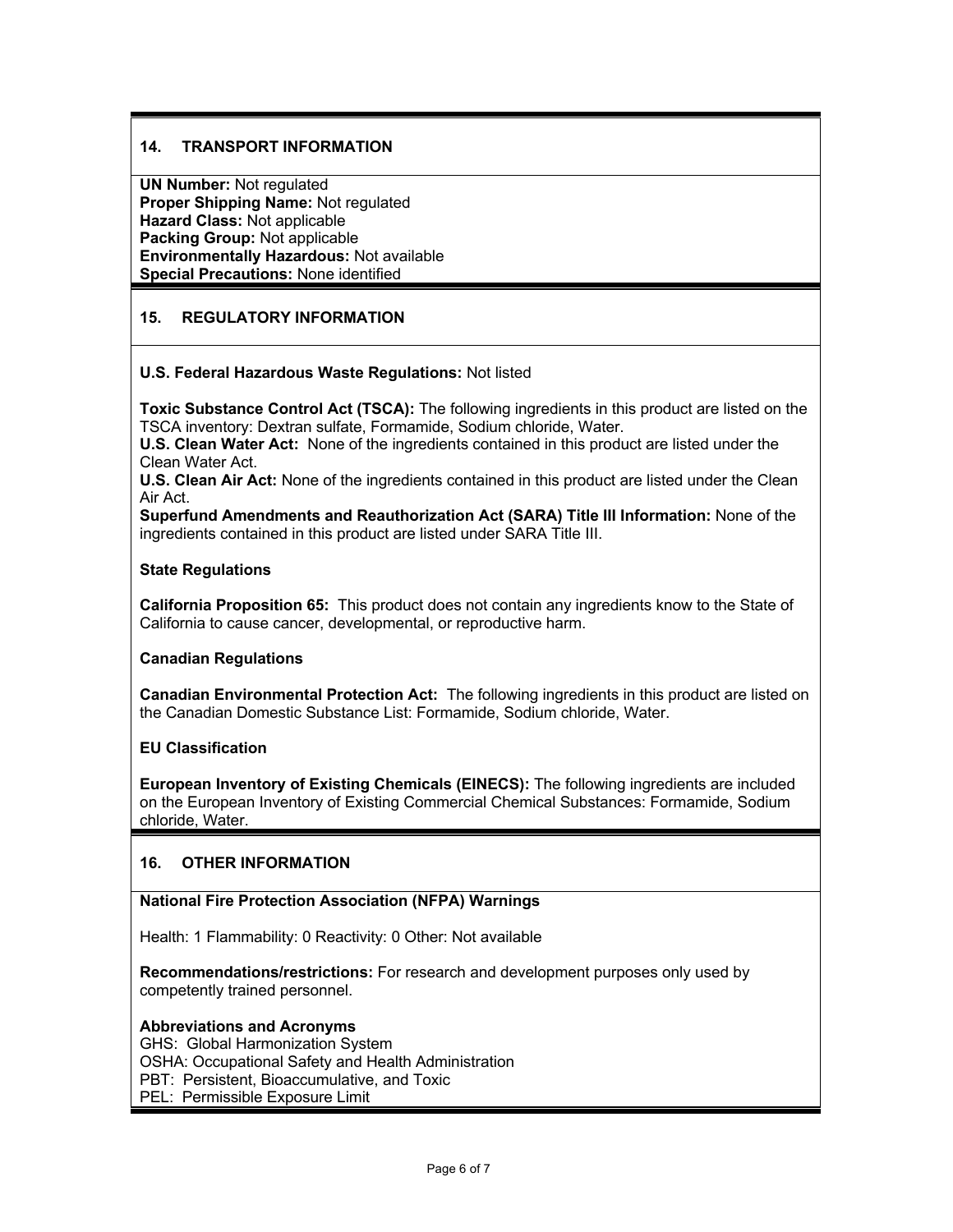STEL: Short-term Exposure Limit STOT: Specific target organ toxicity UN: United Nations vPvT: Very Persistent and Very Bioaccumulative WEL: Workplace Exposure Limit **Disclaimer: KromaTiD, Inc. believes that the information contained in this** 

 **Safety Data Sheet is accurate, and while it is provided in good faith, it is without warranty of any kind, expressed or implied. The information contained herein is designated only as guidance for safe handling, storage and use of the substance and is not a specification nor does it guarantee any specific properties. Only competent personnel, within a controlled environment should handle all chemicals. KromaTiD, Inc. shall not be held liable for any loss, injury, or damage from contact with the product.**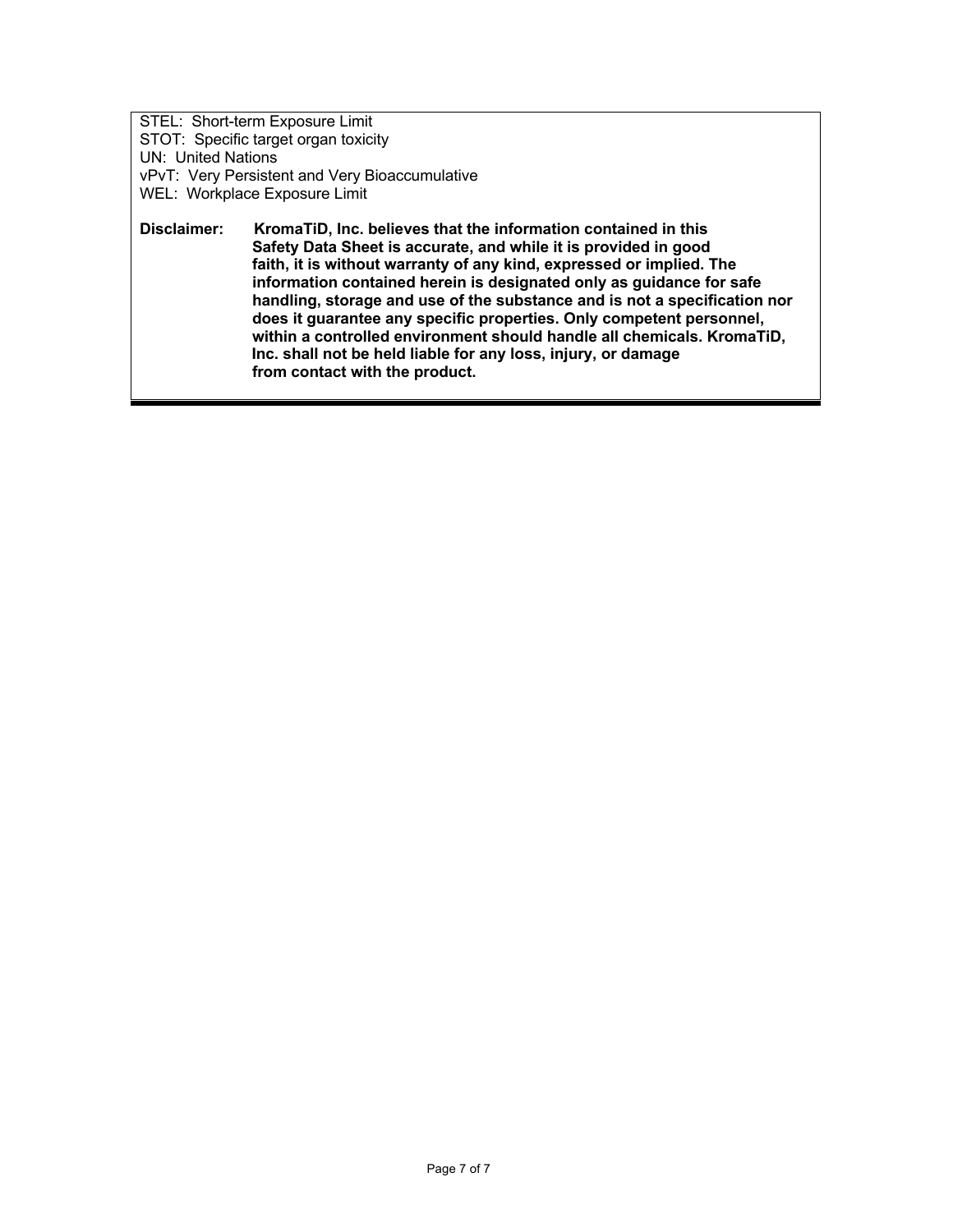# **KromaTiD**

# **MATERIAL SAFETY DATA SHEET**

**For** 

### **FISH hybridization Buffer B**

Effective Date 27 May 2015 Version No: 2.0 Supersedes: 1.0

#### **1. IDENTIFICATION OF THE SUBSTANCE AND COMPANY/UNDERTAKING THE MANUFACTURING OF THE SUBSTANCE**

Product identifier (as on container labels): FISH hybridization Buffer B Synonyms: None Unique reference number(s): None Identified use: Used in research as a gene tracking assay Company undertaking name & address: KromaTiD, Inc. 200 W. Lake St. #922 (INUCB-05), Fort Collins, CO 80523-0922 General information telephone:1 (970) 492-4462 Competent person e-mail address: info@kromatid.com Emergency telephone number: Within the USA and Canada: CHEMTREC: 1 (800) 424-9300.

Outside the US and Canada (703) 527-3887, Collect calls will be accepted.

#### **2. HAZARDS IDENTIFICATION**

#### **GHS Classification**

| <b>Health</b>                                                                                                                                                                                                                                                                                                                                                                                                                                                                                                                              | <b>Environmental</b> | <b>Physical</b>                       |  |
|--------------------------------------------------------------------------------------------------------------------------------------------------------------------------------------------------------------------------------------------------------------------------------------------------------------------------------------------------------------------------------------------------------------------------------------------------------------------------------------------------------------------------------------------|----------------------|---------------------------------------|--|
| Acute Toxicity (oral): Not classified<br>Acute Toxicity (dermal): Not classified<br>Acute Toxicity (inhalation): Not classified<br>Skin Corrosion/Irritation: Not classified<br>Serious Eye Damage/Irritation: Not classified<br>Respiratory/Skin Sensitization: Not classified<br>Germ cell mutagenicity: Not tested<br>Carcinogenicity: Not tested<br>Reproductive/developmental: Not classified<br>Lactation hazard: Unknown<br>STOT (single exposure): Not classified<br>STOT (repeated): Not classified<br>Aspiration hazard: Unknown | Not classified       | Not classified                        |  |
| <b>GHS Label Elements</b>                                                                                                                                                                                                                                                                                                                                                                                                                                                                                                                  |                      |                                       |  |
| <b>Symbols:</b> No symbols required                                                                                                                                                                                                                                                                                                                                                                                                                                                                                                        |                      |                                       |  |
| <b>Single Word: WARNING</b>                                                                                                                                                                                                                                                                                                                                                                                                                                                                                                                |                      |                                       |  |
| <b>Hazard Statements</b>                                                                                                                                                                                                                                                                                                                                                                                                                                                                                                                   |                      | <b>Precautionary Statements</b>       |  |
| No hazard statements required.                                                                                                                                                                                                                                                                                                                                                                                                                                                                                                             |                      | No precautionary statements required. |  |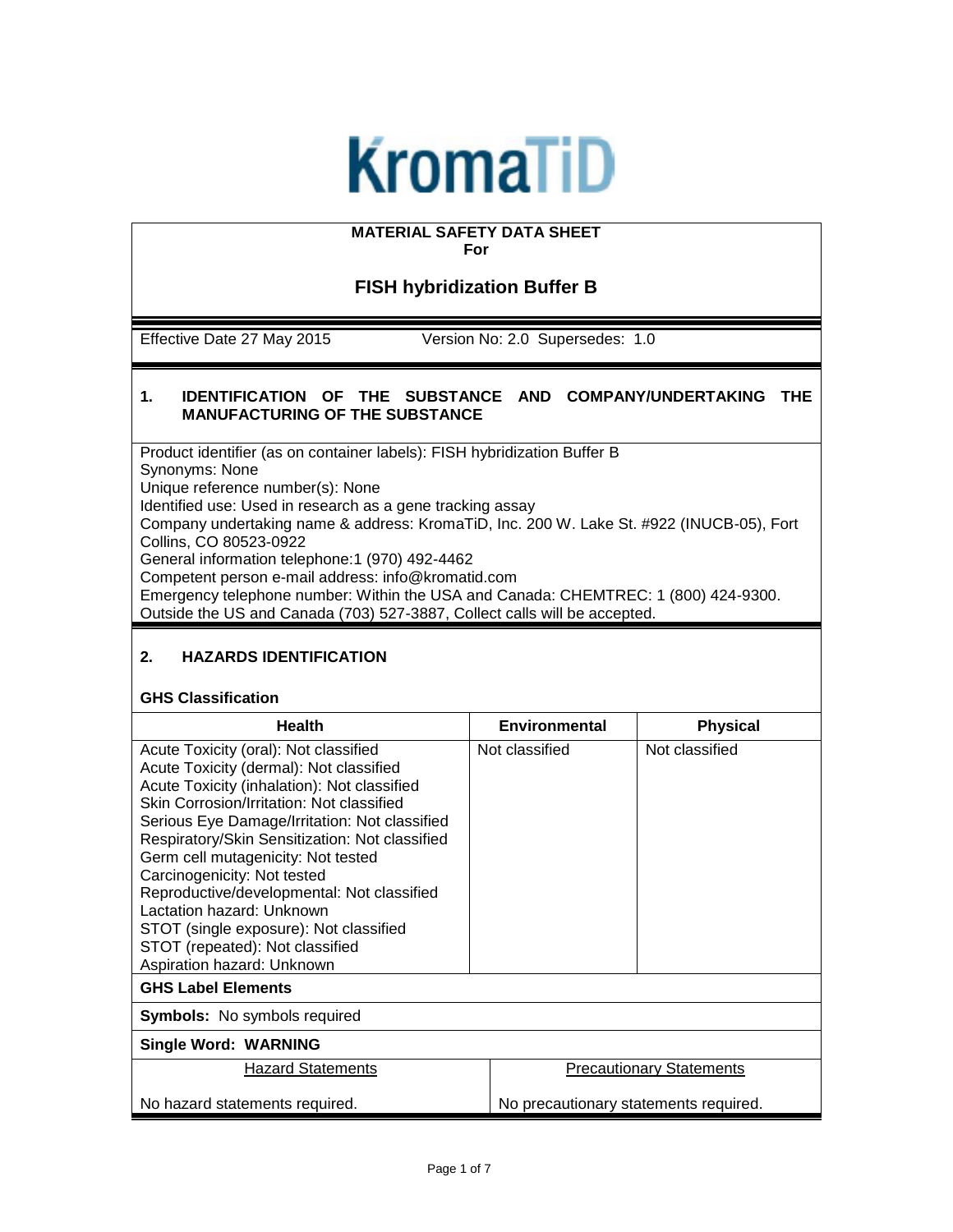#### **3. COMPOSITION/INFORMATION ON INGREDIENTS**

**Substance :** Potassium Acetate % Content : Trade Secret (w/vol) CAS Number: 127-08-2 EINECS : 204-822-2 **Substance :** Tris-acetate % Content : Trade Secret (w/vol) CAS Number: 71-50-1 EINECS : Not listed **Substance :** Magnesium Acetate % Content : Trade Secret (w/vol) CAS Number: 142-72-3 EINECS : 205-554-9 **Substance :** Cobalt Chloride % Content : Trade Secret (w/vol) CAS Number: 1332-82-7 EINECS : Not listed

#### **4. FIRST AID MEASURES**

Skin contact: In case of skin contact, removed contaminated clothing, flush area with large amounts of water for 15 minutes. Use soap if available. Seek medical attention immediately if skin irritation or rash develops.

Eye contact: In case of eye contact, flush with copious amounts of water for at least 15 minutes. Seek medical attention immediately if irritation develops.

Ingestion: In case of unintended ingestion, seek medical attention immediately. Do not induce vomiting unless directed by medical personnel. Never give anything by mouth to an unconscious person.

Inhalation: In case of inhalation, remove to fresh air. If not breathing, provide artificial respiration. If breathing is difficult, administer oxygen. Seek medical attention immediately.

#### **5. FIRE FIGHTING MEASURES**

Suitable extinguishing media: Water spray jet, dry powder, foam, carbon dioxide. Unsuitable extinguishing media: None known.

Special hazards in fire: By products of combustion have not been determined. Advice for fire fighters: Wear self-contained breathing apparatus and personal protective equipment to prevent inhalation, and contact with skins or eyes.

#### **6. ACCIDENTAL RELEASE MEASURES**

Personal precautions, protective equipment, and emergency procedures: Report emergency situations immediately. Non-essential personnel should be evacuated from the immediate area. Contain the source of the spill if it is safe to do so. Personnel involved in the clean-up of spills should wear the appropriate respiratory protection, gloves, eye protection, and protective coveralls. Observe all applicable regulations when disposing of this material.

Environmental precautions: Avoid discharging wash water and contaminated material to floor drains or to the sewer.

Methods for containment and cleaning up: Spills should be cleaned up in a manner that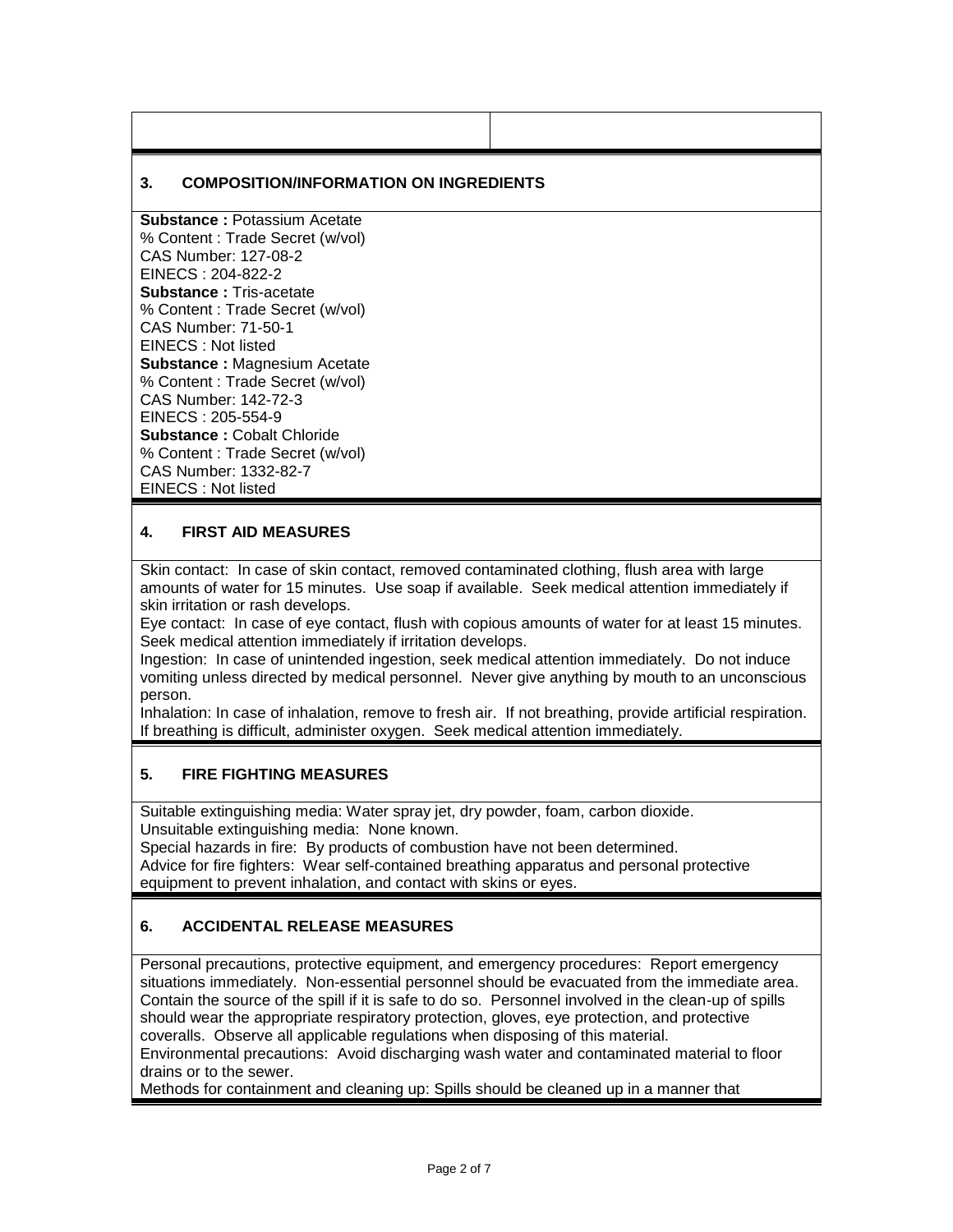minimizes exposure to personnel. Ventilate the area and clean the spill area thoroughly. Collect wash water with absorbent material and transfer all waste to a labeled container for disposal.

#### **7. HANDLING AND STORAGE**

Precautions for safe handling: Where exposure to the liquid may occur appropriate personal protective equipment, including approved respiratory protection, may be required. Use good personal hygiene – wash hands and exposed skin thoroughly with soap and water after contact with substance.

Conditions for safe storage: When not in use, tightly seal the container and store at  $\leq$  -65° C ( $\leq$  -85°F). Keep away from ignition sources including electrostatic charge, heat, sparks, and open flame. Keep this drug out of the reach of children.

Specific end uses: Used in research applications as a gene tracking assay.

#### **8. EXPOSURE CONTROLS/PERSONAL PROTECTION**

**Control Parameters**

#### **Occupational Exposure Values**

**Component Name:** Potassium acetate

WEL – 8-hour TWA: Not established

WEL – STEL: Not established

PEL – 8-hour TWA: Not established

PEL: - STEL: Not established

#### **Component Name:** Tris-acetate

WEL – 8-hour TWA: Not established

WEL – STEL: Not established

PEL – 8-hour TWA: Not established

PEL: - STEL: Not established

#### **Component Name:** Magnesium acetate

WEL – 8-hour TWA: Not established

WEL – STEL: Not established

PEL – 8-hour TWA: Not established

PEL: - STEL: Not established

#### **Component Name:** Cobalt chloride

WEL – 8-hour TWA: Not established

WEL – STEL: Not established

PEL – 8-hour TWA: Not established

PEL: - STEL: Not established

Engineering controls: Effective engineering controls are considered to be the primary means of controlling occupational exposure. Respiratory protection should not be used as a substitute for engineering controls.

Personal protective equipment: Eye protection, compatible chemical-resistant gloves, and laboratory coat should be worn. In a manufacturing setting, more elaborate forms of personal protective equipment may be required.

Eye/face protection: Safety glasses should be worn.

Hand protection: Compatible, chemical-resistant gloves should be worn.

Environmental exposure controls: Store in tightly sealed containers to prevent releases to the environment.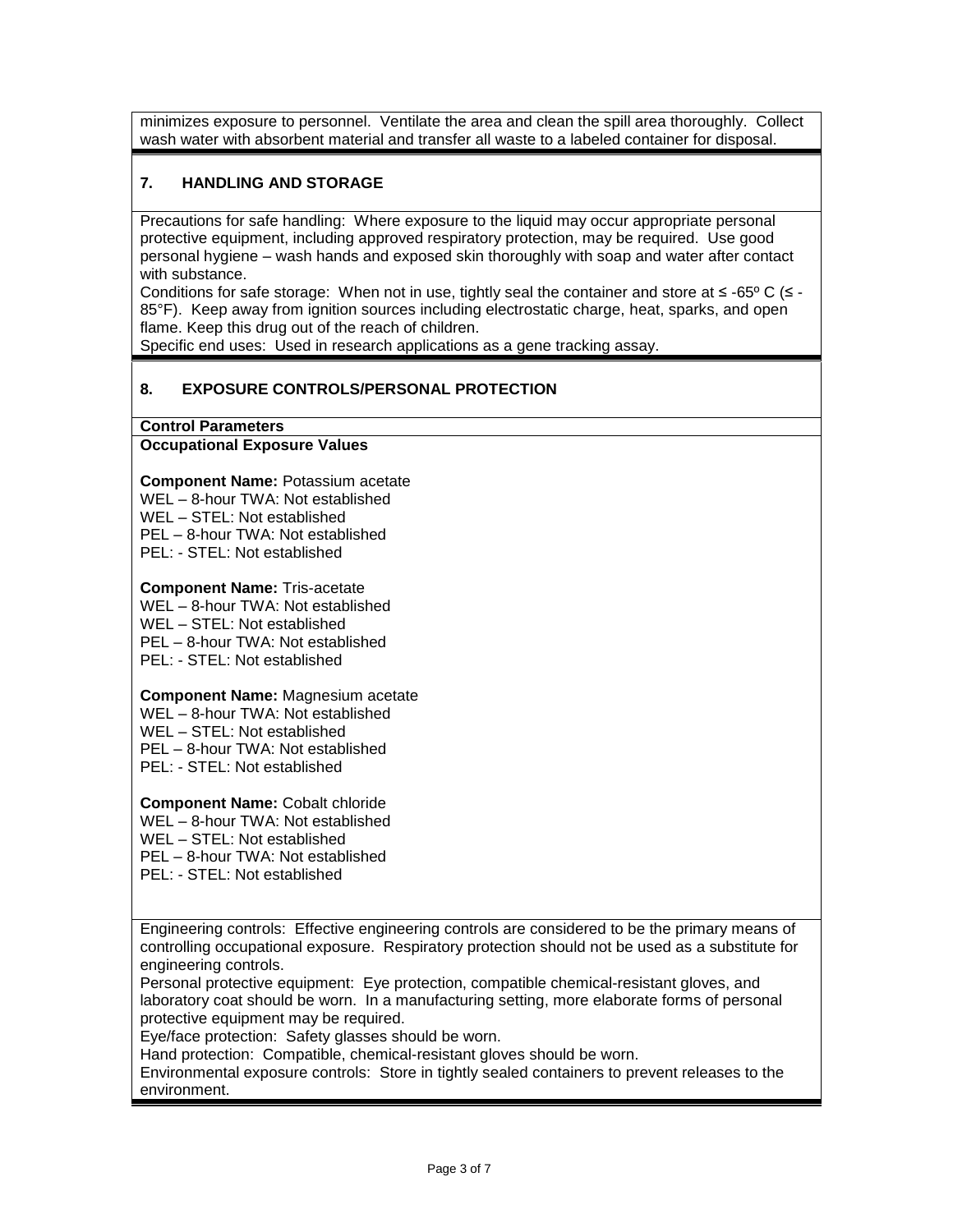#### **9. PHYSICAL AND CHEMICAL PROPERTIES**

Appearance: Clear solution Odour: Odorless. Odour threshold: Not known. pH: Not available Melting point/freezing point: Not available Initial boiling point/boiling range: Not available Flashpoint: Not applicable Evaporation rate: Not applicable Flammability (solid/gas): Not applicable Lower flammability limit: Not available Upper flammability limit: Not available Vapor pressure: Not available Vapor density: Not available Relative density: Not available Solubility(ies): Not available Octanol/water partition coefficient: Not available Autoignition temperature: Not available Decomposition temperature: Not available Viscosity: Not available Explosive properties: None identified Oxidizing properties: None identified

#### **10. STABILITY AND REACTIVITY**

Reactivity: None identified Chemical stability: None identified Possibility of hazardous reactions: None identified Conditions to avoid: None identified Incompatible materials: None identified Hazardous decomposition products: Not available.

#### **11. TOXICOLOGICAL INFORMATION**

Pharmacology: No data

Acute toxicity (oral): Potassium acetate: Rat LD<sub>50</sub> 3,250 mg/kg Tris-acetate: Not available Magnesium acetate: Oral  $LD_{50}$  not available Cobalt chloride: Not available

Irritation: No data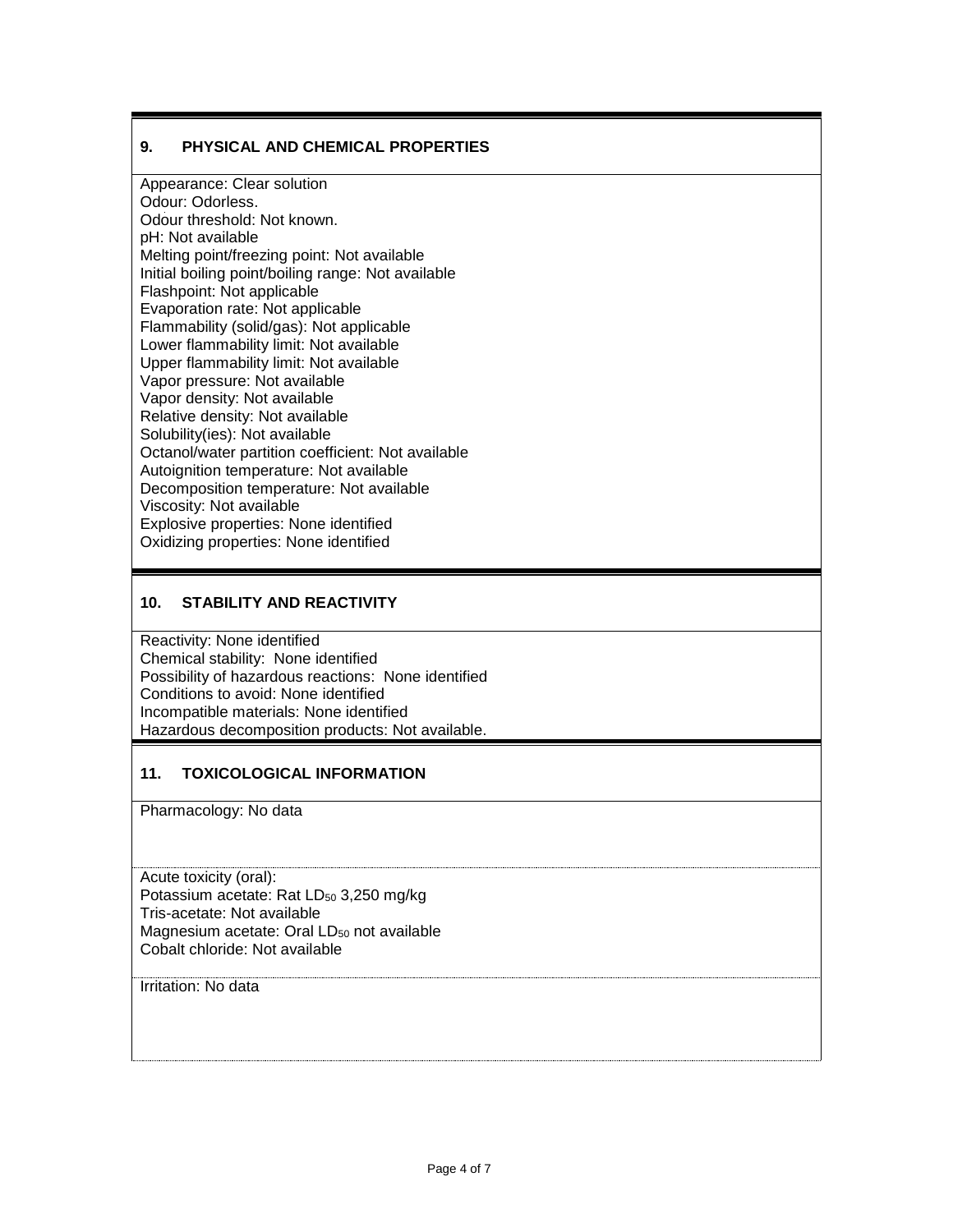| Corrosivity: No data                                                                                                                                                                                                                                                         |
|------------------------------------------------------------------------------------------------------------------------------------------------------------------------------------------------------------------------------------------------------------------------------|
| Sensitisation: No data                                                                                                                                                                                                                                                       |
| Repeat dose toxicity: No data                                                                                                                                                                                                                                                |
| Carcinogenicity: No data.                                                                                                                                                                                                                                                    |
| Mutagenicity: No data.                                                                                                                                                                                                                                                       |
| Reproductive effects: No data                                                                                                                                                                                                                                                |
| Likely routes of exposure: Ingestion, inhalation, dermal contact                                                                                                                                                                                                             |
| Symptoms of over-exposure: No data.                                                                                                                                                                                                                                          |
| Interactive effects: No data.                                                                                                                                                                                                                                                |
| Other adverse effects: None known.                                                                                                                                                                                                                                           |
| 12.<br><b>ECOLOGICAL INFORMATION</b>                                                                                                                                                                                                                                         |
|                                                                                                                                                                                                                                                                              |
| Toxicity: Information not available<br>Persistence and degradability: Not available<br>Bioaccumulative potential: Not available<br>Mobility in soil: Not available<br>Results of PBT and vPvB assessments: Not available<br>Other adverse effects: Information not available |
|                                                                                                                                                                                                                                                                              |

### **13. DISPOSAL CONSIDERATIONS**

Waste treatment methods: FISH hybridization B must be disposed of in accordance with local regulations.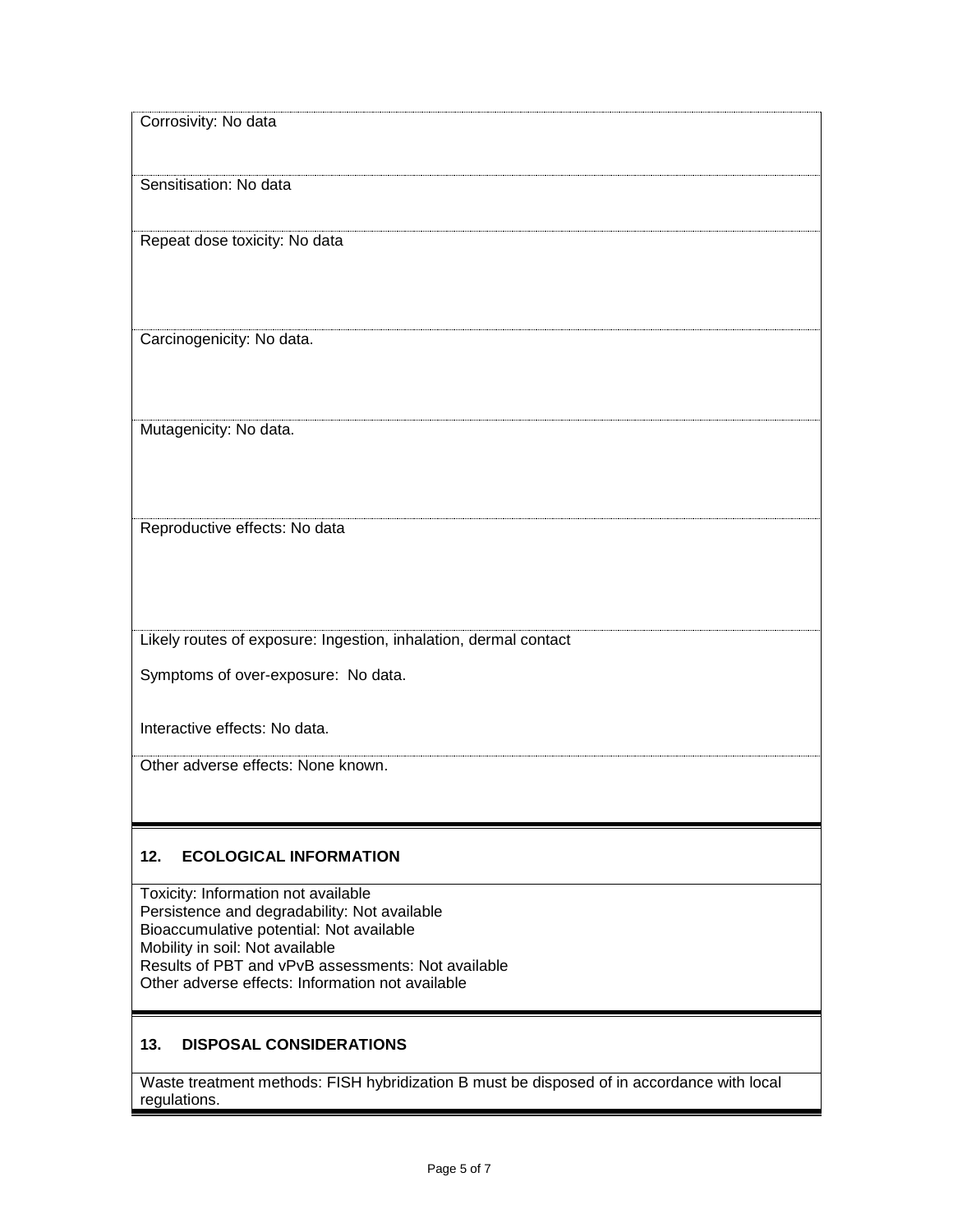#### **14. TRANSPORT INFORMATION**

UN Number: Not regulated Proper Shipping Name: Not regulated Hazard Class: Not applicable Packing Group: Not applicable Environmentally Hazardous (Y/N): Not available Special Precautions: None identified

#### **15. REGULATORY INFORMATION**

U.S. Federal Hazardous Waste Regulations: Not listed

Toxic Substance Control Act (TSCA): The following ingredients in this product are not listed on the TSCA inventory: Cobalt chloride.

U.S. Clean Water Act: None of the ingredients contained in this product are listed under the Clean Water Act.

U.S. Clean Air Act: None of the ingredients contained in this product are listed under the Clean Air Act.

Superfund Amendments and Reauthorization Act (SARA) Title III Information: None of the ingredients contained in this product are listed under SARA Title III.

#### **State Regulations**

California Proposition 65: This product does not contain any ingredients know to the State of California to cause cancer, developmental, or reproductive harm.

Canadian Environmental Protection Act: The following ingredient is not listed on the Canadian Domestic Substance List:

Canadian Workplace Hazardous Materials Information System (WHMIS): The following ingredients are listed in WHMIS: Formamide

#### **EU Risk (R) and Safety (S) Phrases:**

R63: Possible risk of harm to the unborn child

S2 Keep out of reach of children

S13 Keep away from food, drink and animal feeding stuffs

S20 When using do not eat or drink

S39 Wear eye/face protection

S36 Wear suitable protective clothing

S46 If swallowed, seek medical advice immediately and show this container or label

#### **16. OTHER INFORMATION**

National Fire Protection Association (NFPA) Warnings

Health: 1 Flammability: 0 Reactivity: 0 Other: Not available

Recommendations/restrictions: For research and development purposes only used by

competently trained personnel.

**Abbreviations and Acronyms**

GHS: Global Harmonization System

OSHA: Occupational Safety and Health Administration

PBT: Persistent, Bioaccumulative, and Toxic

PEL: Permissible Exposure Limit

STEL: Short-term Exposure Limit

TOST: Target organ-specific toxicity

#### UN: United Nations

vPvT: Very Persistent and Very Bioaccumulative

WEL: Workplace Exposure Limit